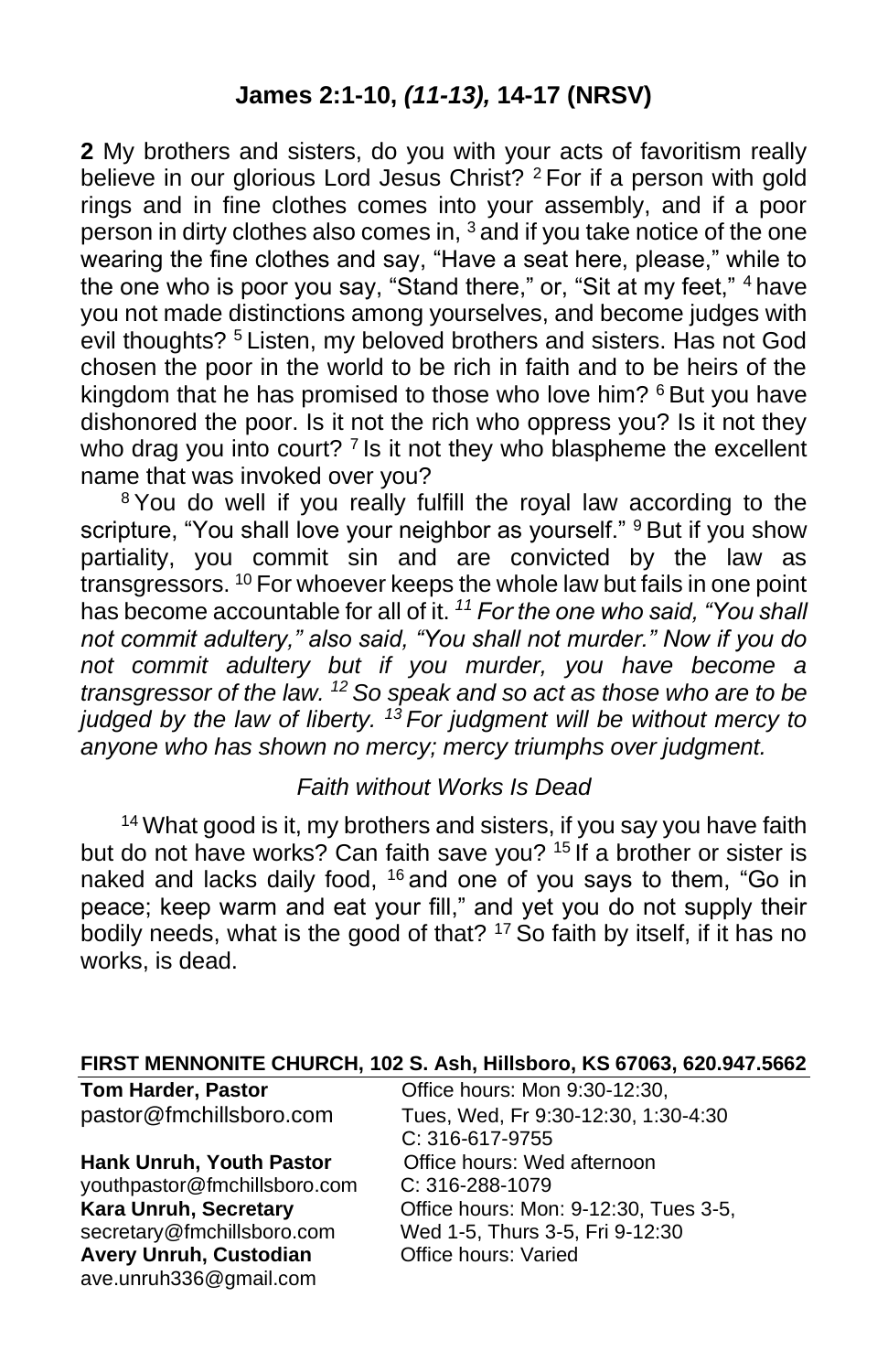

# **FIRST MENNONITE** CHURCH

 In Christ – Making Disciples through Loving Relationships.

Worship 10:30 a.m.

 **Sunday September 5, 2021 The Puzzle of Faith**

## **GATHERING**

Gathering Music **Shirley Baltzer** Shirley Baltzer Welcome and Announcements Darrel Knoll Prelude to Worship Shirley Baltzer \*Call to Worship VT 851 Darrel Knoll \*Prayer \*Hymn God of Grace and God of Glory VT 716 The Psalm **Psalm** Psalm 125

*Those who trust in the LORD are like Mount Zion, which cannot be moved, but abides forever.* **As the mountains surround Jerusalem, so the LORD surrounds his people, from this time on and forevermore.** *For the scepter of wickedness shall not rest on the land allotted to the righteous, so that the righteous might not stretch out their hands to do wrong.*

**Do good, O LORD, to those who are good, and to those who are upright in their hearts.** *But those who turn aside to their own crooked ways the LORD will lead away with evildoers. Peace be upon Israel!*

| <b>Hymn</b>       | For the Healing of the Nations | VT 705      |
|-------------------|--------------------------------|-------------|
| Time for Children |                                | Lenna Knoll |
|                   |                                |             |

## **SHARING**

| Sharing and Prayer |           |
|--------------------|-----------|
| <b>Hymn</b>        | Longing f |

Nadine Friesen for Light **VT** 715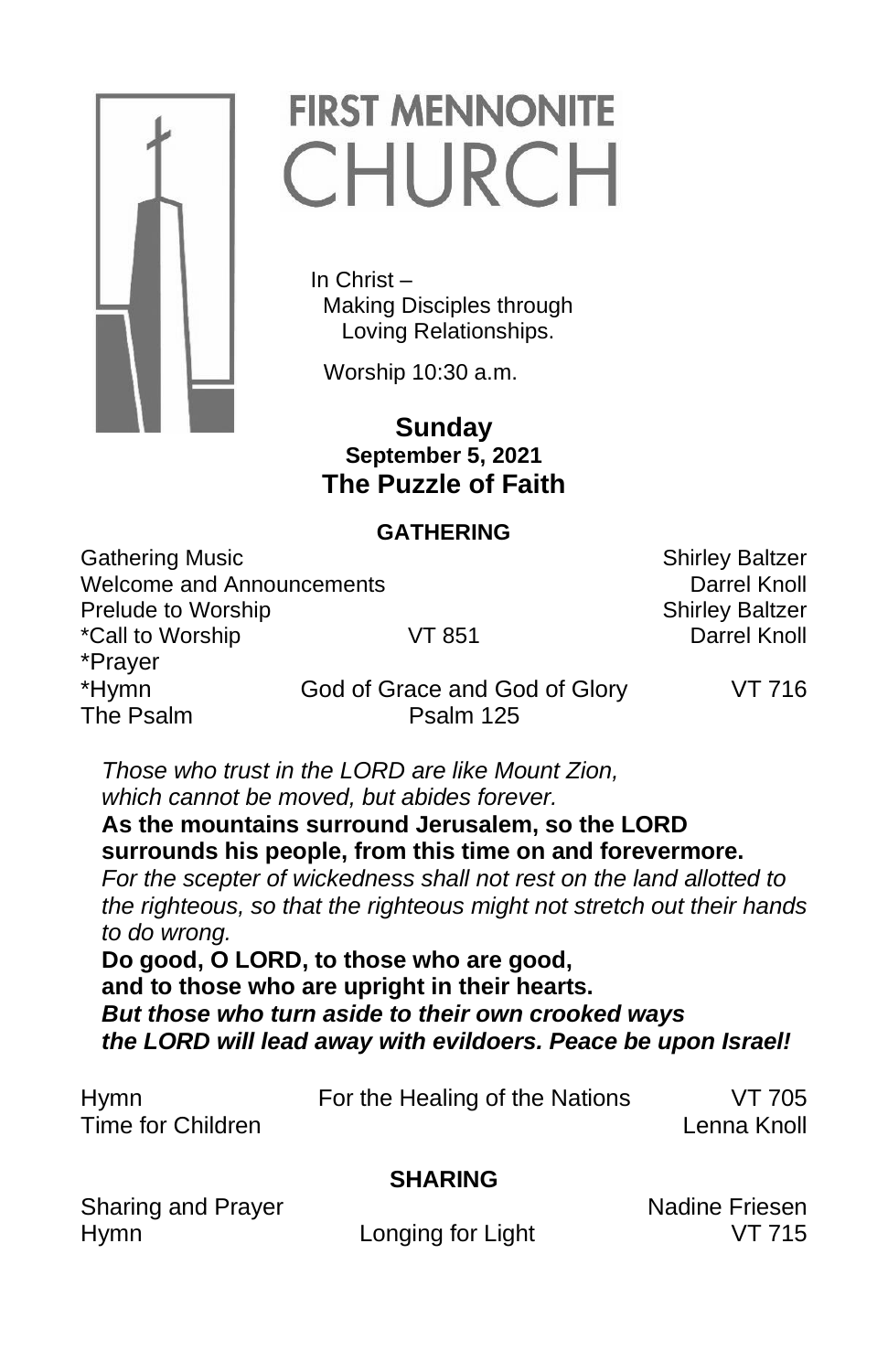## **LISTENING**

The Second Lesson James 2:1-10, *(11-13),* 14-17 Sermon The Puzzle of Faith Doug Miller

**RESPONDING** Hymn When We Walk with the Lord VT 570

Sending VT 1050 **Postlude** 

*A WARM WELCOME TO ALL who are gathered to worship, wherever you are, and whenever you watch this service!*

**COVID-19 protocols:** The FMC Covid response team is urging the following regarding the Covid virus: 1. Masks are required when we gather indoors, 2. FMC should reduce capacity in the sanctuary and fellowship hall to 50% 3. Inside dining & public restroom use are tentatively cancelled for Arts & Crafts Fair.

**Sunday, Sept. 12 – KIPCOR Film Series** resumes live, with *The Prison Within,* 2 p.m., Krehbiel Auditorium in Luyken Fine Arts Center at Bethel College. Individuals incarcerated in San Quentin Prison and charged with murder take a journey of redemption through participation in a restorative justice program. *Bethel's COVID-19 protocols: physical distancing and mask-wearing regardless of vaccination status.*

**Our facilitated congregational meeting** (concerning our current pastoral review) **is set for this Wednesday, September 8**. All FMC members and those who attend regularly are welcome and encouraged to attend. A pizza meal will begin at 5:45 p.m. in the fellowship hall, with seating also on the patio (weather permitting). The meeting will follow at 6:30 in the sanctuary. If you would like childcare, please communicate this to Kara at the church office or someone on Ministries Council so that this can be arranged. If you have any questions about the meeting, you may contact Doug Miller or Nadine Friesen.

**The family of Linda Bartel** sent a card to the church. It can be read on the bulletin board.

**School kits for MCC!!** Now is the time to get school kids for MCC since many of the items are on sale now. Here are the items that you can put in the box in the church foyer. Thanks for supporting MCC!

- 4 spiral or perforated-pages notebooks (8.5 in x 10.5 in and 70 sheets)
- 8 new unsharpened pencils